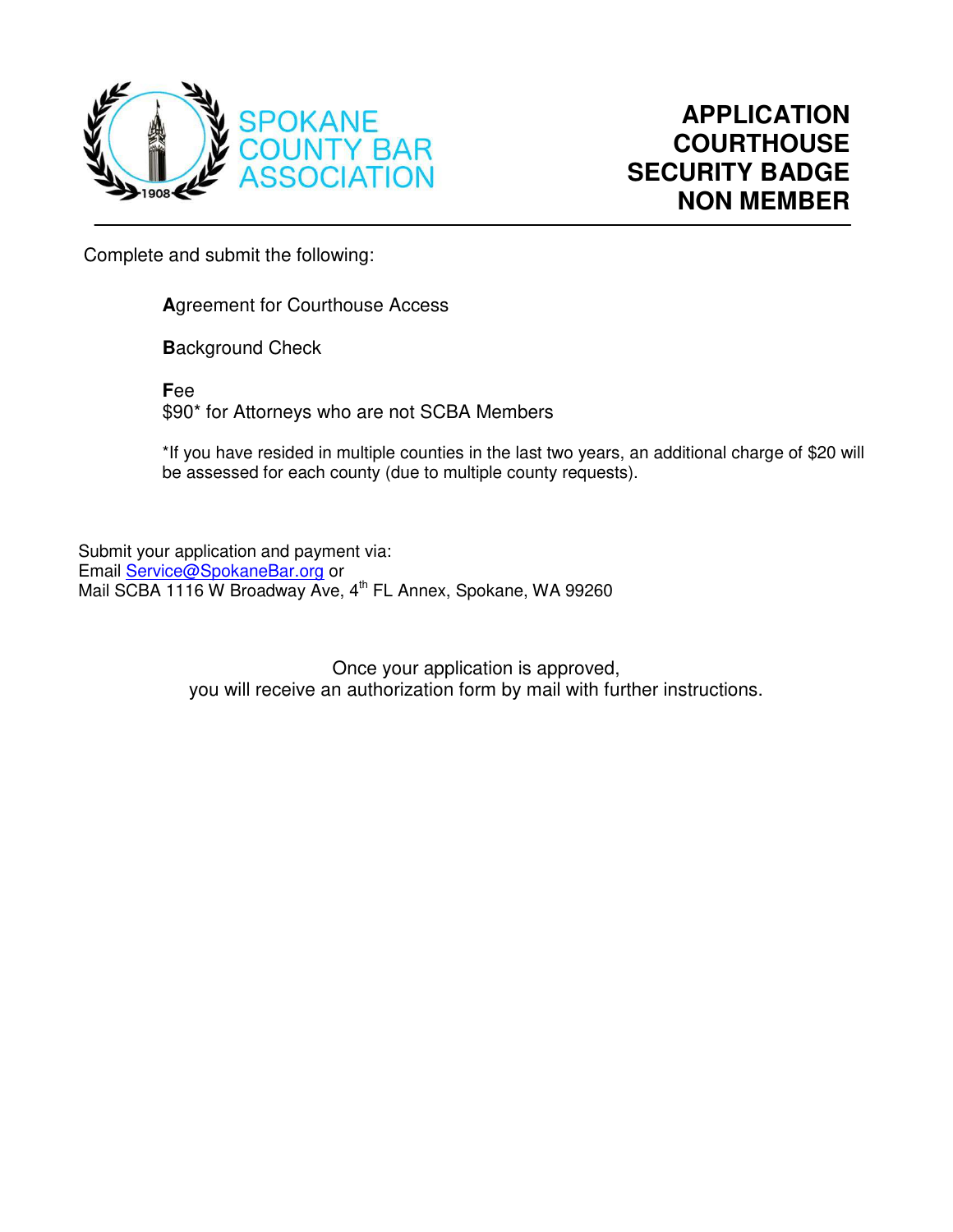

# AGREEMENT FOR COURTHOUSE ACCESS

This is an application by an attorney for the privilege to bypass Courthouse Security.

| Name:                    | WSBA #  | <b>SCBA MEMBER Yes</b>    |  |  |
|--------------------------|---------|---------------------------|--|--|
| Firm Name:               |         |                           |  |  |
| <b>Business Address:</b> |         | City/Zip: _______________ |  |  |
| Telephone:               | E-mail: |                           |  |  |

The undersigned agrees to the following in consideration of being given a Courthouse Access Card:

- 1. I am an active member in good standing with the WSBA.
- 2. I agree that:
	- a. I will not allow my card to be used by any other individual: and
	- b. I will not bring any type of weapon or contraband into the courthouse for any purpose.
- 3. I understand and agree that my privileges may be denied or revoked by any Judge or Commissioner or Sheriff/Sheriff deputy, and/or a Spokane County Bar Association Executive.
	- a. For conduct equivalent to contempt of court;
	- b. For any act of violence or confrontation with any person in the courthouse;
	- c. For failure to follow directions of courthouse security personnel;
	- d. For failure to pay the current annual fee;
	- e. By any disbarment or suspension by the Washington State Bar Association, or any other State or Federal Bar Association;
	- f. By the conviction for any crime;
	- g. For failure to abide by the terms of this agreement; or
	- h. Any other reason affecting security or public safety.
- 4. I agree to sign a release authorizing a background check with ACRAnet and approval forwarded to Spokane County.
- 5. If my privilege is denied or revoked, the denial or revocation is reviewable by the Presiding Superior court Judge, courthouse Security Committee, and/or a Spokane County Bar Association Executive.
- 6. I agree this privilege is subject to GR29 Presiding Judge in Superior Court District and Limited Jurisdiction court District and LAR 0.2(d) – Court Organization and Management / Duties of the Presiding Judge.
- 7. I agree I will be required to renew this pass annually and pay the current fee.
- 8. I understand the annual fee is subject to increase as set by the Spokane County Bar Association.
- 9. I agree to provide the Spokane County Bar Association with any change of address no later than fourteen (14) days following such change.

#### **I understand this program is a privilege and creates no vested right. This program may be revoked at any time.**

#### **I declare under penalty of perjury under the laws of the state of Washington that the foregoing is true and correct.**

Dated: \_\_\_\_\_\_\_\_\_\_\_\_\_\_\_\_\_\_\_\_ Signed: \_\_\_\_\_\_\_\_\_\_\_\_\_\_\_\_\_\_\_\_\_\_\_\_\_\_\_\_\_\_\_\_\_\_\_\_\_\_\_